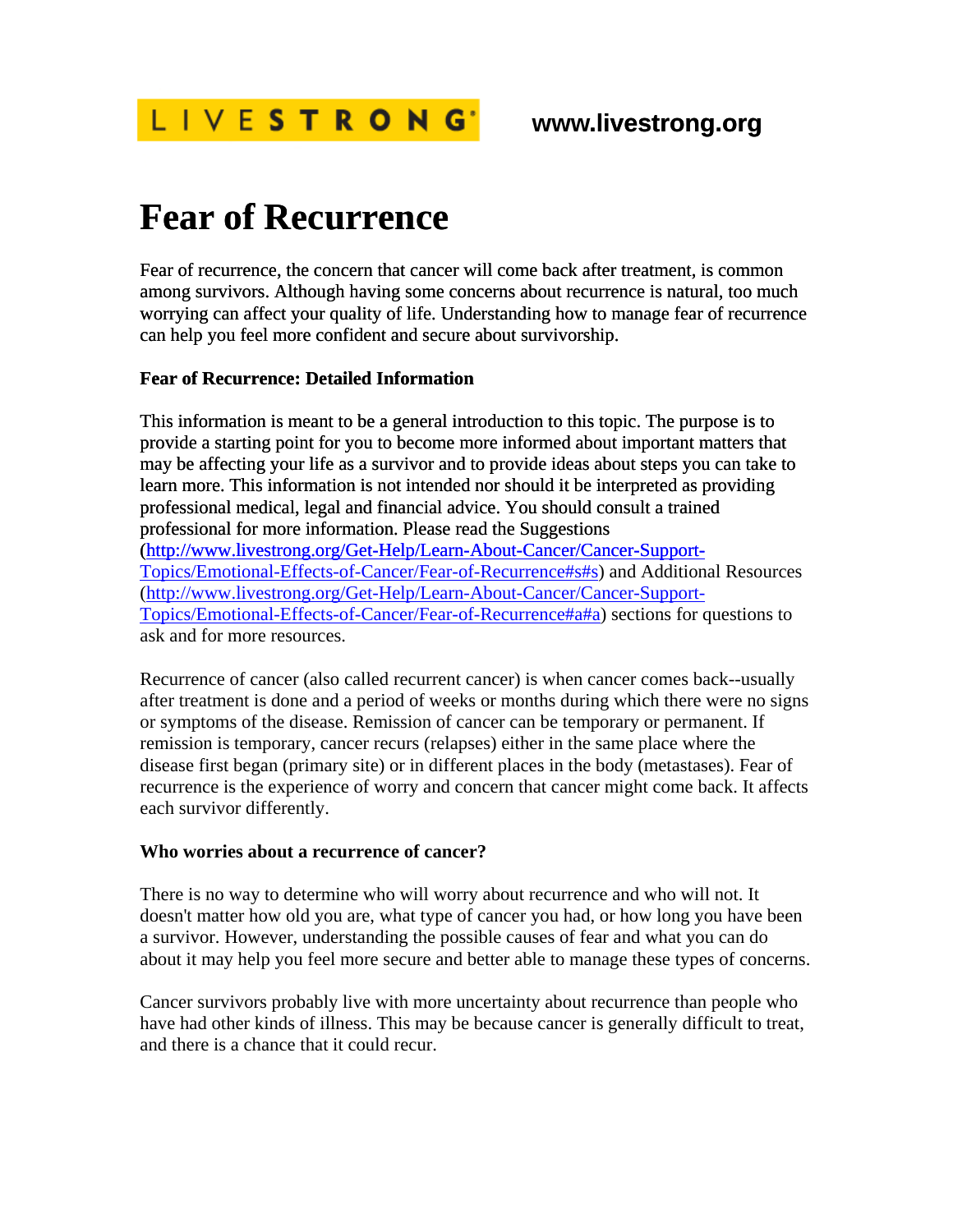Fear that cancer could return is both a normal and common concern for cancer survivors who have completed treatment and are in remission. The American Cancer Society estimates that at least 70% of survivors experience this type of fear. No one wants to get cancer again.

Sometimes, a fear of recurrence results in positive actions. For example, it can motivate you to find new information, seek needed support, or to schedule follow-up health care appointments. Fear of recurrence often inspires new healthy living behaviors such as an exercise routine and healthy eating habits.

#### **When does fear of recurrence become a problem?**

Even very calm and level-headed individuals may sometimes feel that the fear of a cancer recurrence is too much to handle. However, this fear should not become so overwhelming that it is difficult to move on with your life.

While the return of cancer is a concern for many, some may be more troubled by it at certain times than others. Many survivors feel unprotected, helpless, and more at risk when active cancer treatment is done. It might be of greater concern to those who have had a type of cancer that was difficult to treat. There may be strong concerns if side effects or aftereffects from the treatment continue long term. In addition, there can be a concern that the medical team is no longer monitoring and watching for cancer as closely as during treatment.

For some, even common physical illnesses such as coughs, colds and viruses can raise strong concerns. The good news is that many aches and pains will most likely not be related to cancer. However, always contact your health care team if you have concerns, feel that something is wrong, or experience symptoms that are new or different.

Some oncologists operate by a "two-week rule." If any pain or symptom does not go away in two weeks, it should be checked. However, this does not mean that you should wait two weeks to call about concerns. Let your health care team help you understand what you are experiencing. If a fear of recurrence becomes overwhelming or begins to interfere with your quality of life, a member of your health care team can help.

#### **The following are signs that fears about cancer may be a problem:**

- Any minor aches, coughs or headaches bring a strong fear that cancer has recurred.
- There is an unwillingness to rebuild and return to a full life due to fears.
- Recurrent is a constant worry.
- Thoughts about cancer recurring happen before you go to bed at night and the first thing in the morning.
- There are long-term sleeping problems (more than a few weeks).
- Little or no appetite continues for days.
- There is no desire to spend time with friends.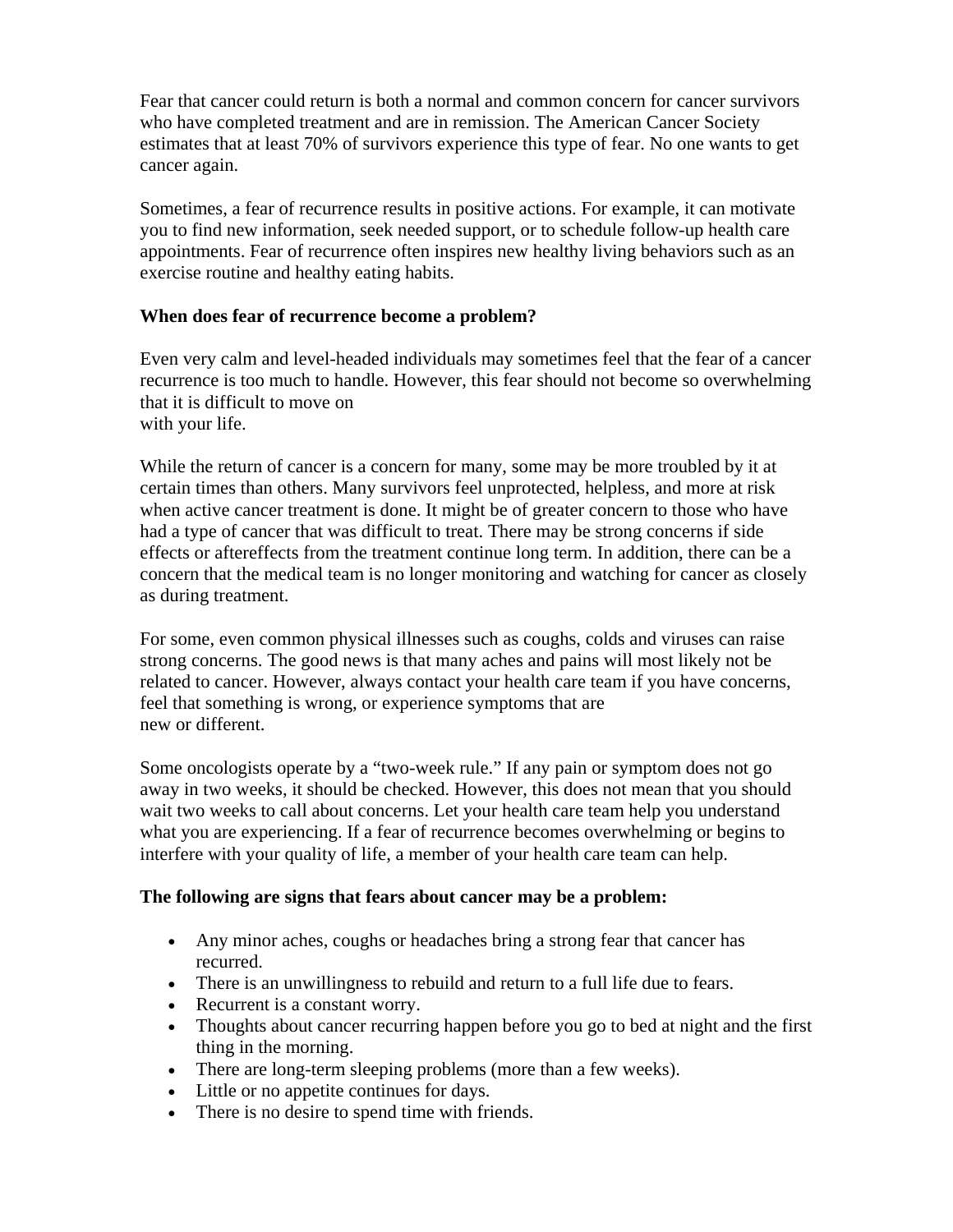- There is no interest in continuing usual routines.
- There is an inability to concentrate at school or work.

Recurrent or metastatic cancer (starts in one part of the body and spreads to a different part of the body) can be treated, but it is sometimes hard to cure. Treatment options for people with recurrent cancer may be different. In some cases, the new treatment method may not have been available at the time of the last treatment. Keeping in mind that you went through treatment once and know that you can do it again may help ease some fears about recurrence.

It is perfectly normal to worry more about recurrence at specific times in your survivorship. Knowing when your fear of recurrence is usually the strongest can help you be prepared to deal with it. You may find that you worry more about cancer recurring when:

- It is time for follow-up health care appointments
- Scans, blood tests or other medical procedures are scheduled
- When you hear or read something about cancer that frightens you

#### **What can be done to deal with the fear of cancer recurrence?**

You might find that beginning a conversation about your fears can be helpful for loved ones and friends. Some may be afraid to bring up their worries because they don't want to upset you. However, talking with them may help them, and you are likely to feel less alone. Together, you may be able to come up with a plan to face these fears.

#### **Talk with your friends and loved ones about your concerns.**

You can start a conversation by saying something such as:

- "Sometimes, I worry about my cancer coming back and what might happen if it does…
- I wanted to tell you that because I would like to have your support and help when I am feeling afraid.
- I wonder if the fear of my cancer coming back might be bothering you, too.
- What things have you thought about that we can do to help cope with this worry?"

Some friends and family members may be uncomfortable talking about cancer. If that is the case, it is very important to remind yourself:

- You have done nothing wrong by bringing up the subject the other person may be responding to his or her own experience and fear of cancer.
- It may be that the other person is does not know how to discuss the subject.
- Although the response is not what you wanted to hear, it may be that this person is doing the best he or she can right now.
- You may be able to return to the conversation at a later time.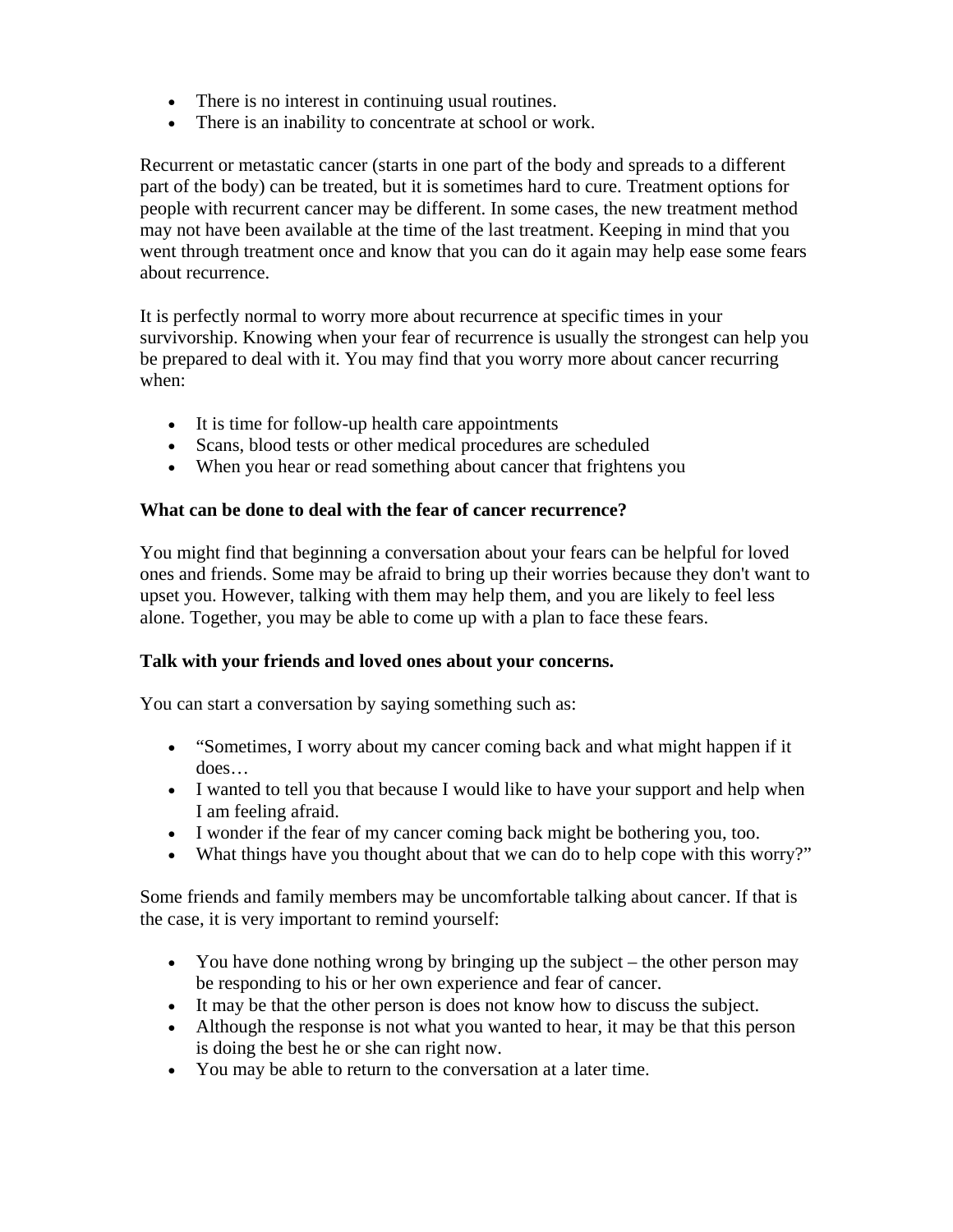#### **Find a cancer support group.**

Support groups can provide a safe environment to share experiences with other survivors. You can also learn new ways to handle difficult situations and have a chance to talk about emotional issues that only survivors may understand. These groups can offer an opportunity to learn different styles of coping with fear and ways of adjusting to life as a cancer survivor. If you are not comfortable talking about certain subjects with your family or friends, a support group will offer a place to talk freely about what is important to you. Each support group is unique so you may want to try more than one to find the best one for you.

#### **Talk with a professional therapist if fear of recurrence overwhelms you.**

If family and friends are not able to help you with concerns, your health care team or a licensed counselor may be an important source of support. Ask for a referral to a therapist who works with other cancer survivors. Most cancer centers employ oncology social workers who are specially trained to work with cancer survivors and their families. Even if you are not a patient at a cancer center, the oncology social worker may meet with you or refer you to someone else in the community.

Keep in mind that, no matter how long it has been since you finished treatment, there may be certain occasions when the fear of cancer recurrence affects you. With time, you are likely to find that your concerns and the level of fear may lessen.

*This document was produced in collaboration with: Hester Hill Schnipper, LICSW Chief, Oncology Social Work Beth Israel Deaconess Medical Center, Boston* 

#### **Fear of Recurrence: Suggestions**

The suggestions that follow are based on the information presented in the Detailed Information [\(http://www.livestrong.org/Get-Help/Learn-About-Cancer/Cancer-Support-](http://www.livestrong.org/Get-Help/Learn-About-Cancer/Cancer-Support-Topics/Emotional-Effects-of-Cancer/Fear-of-Recurrence#d#d)[Topics/Emotional-Effects-of-Cancer/Fear-of-Recurrence#d#d](http://www.livestrong.org/Get-Help/Learn-About-Cancer/Cancer-Support-Topics/Emotional-Effects-of-Cancer/Fear-of-Recurrence#d#d)) document. They are meant to help you take what you learn and apply the information to your own needs. This information is not intended nor should it be interpreted as providing professional medical, legal and financial advice. You should consult a trained professional for more information. Please read the Additional Resources [\(http://www.livestrong.org/Get-](http://www.livestrong.org/Get-Help/Learn-About-Cancer/Cancer-Support-Topics/Emotional-Effects-of-Cancer/Fear-of-Recurrence#a#a)[Help/Learn-About-Cancer/Cancer-Support-Topics/Emotional-Effects-of-Cancer/Fear-of-](http://www.livestrong.org/Get-Help/Learn-About-Cancer/Cancer-Support-Topics/Emotional-Effects-of-Cancer/Fear-of-Recurrence#a#a)[Recurrence#a#a](http://www.livestrong.org/Get-Help/Learn-About-Cancer/Cancer-Support-Topics/Emotional-Effects-of-Cancer/Fear-of-Recurrence#a#a)) section for links to more resources.

#### **Talk to a health care professional about your risk of recurrence.**

 A doctor cannot tell you exactly what will happen to you. However, based on your particular situation (including the type of cancer you had, the treatment you had, how long it has been since you had cancer, and your health history), your doctor can talk with you about how likely or unlikely it is that the cancer will come back.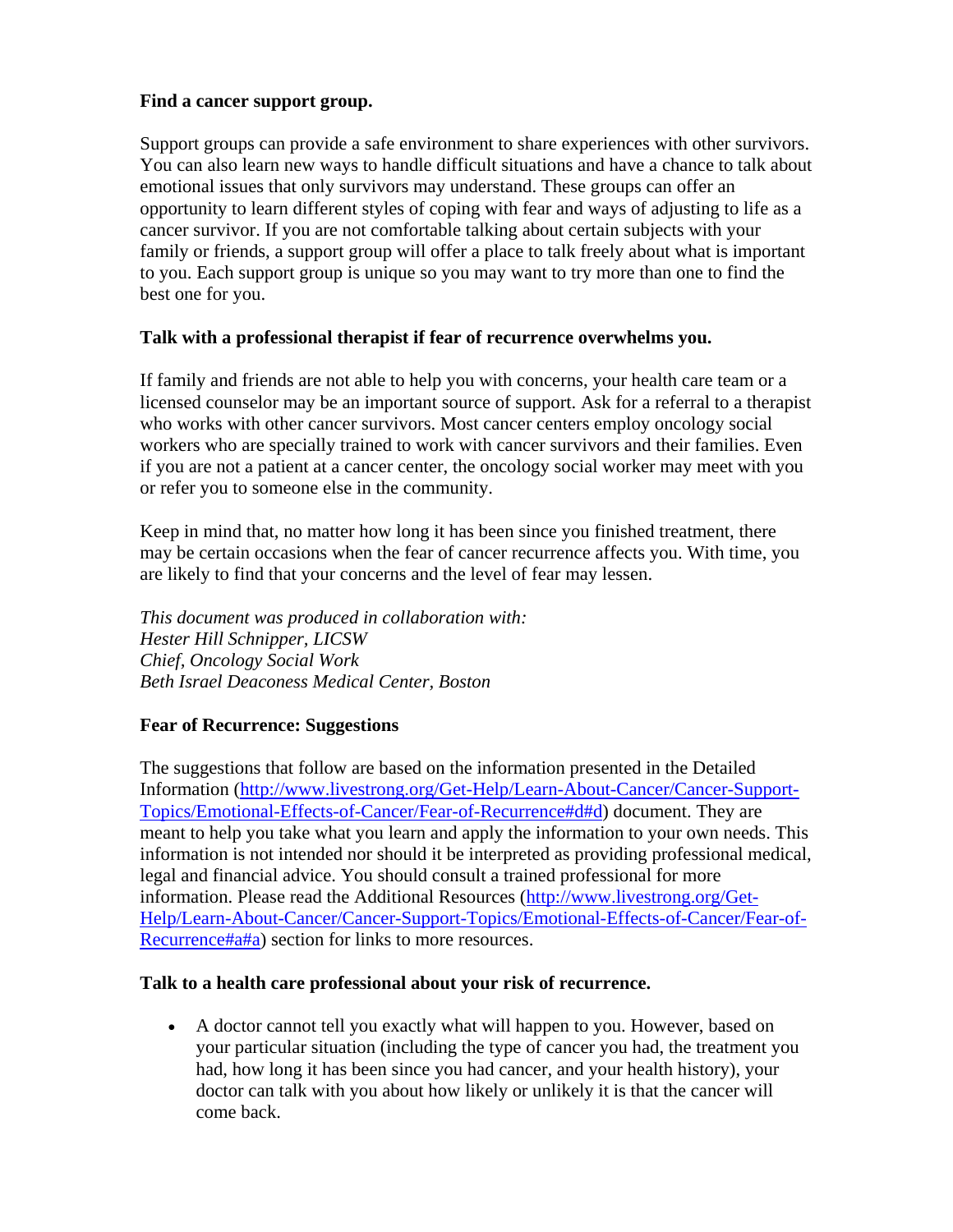Tell your doctor about signs or symptoms that you are worried about. You can also ask for a list of signs and symptoms that you should be watching for. Being armed with information may give you confidence and a sense of control over your fear.

#### **Prepare for a discussion with your doctor about the risks of recurrence.**

It may not always be easy to say everything you want to say during an appointment. You might not be used to having to ask so many questions. It takes practice.

### **The following are things you can do to prepare for your health care appointment:**

- Make a list of signs and symptoms that concern you and take them to your visit.
- Let the members of your health care team see your list so that all of you can make the most out of the time you have together.
- Ask them to tell you about the signs and symptoms that you should be watching for.
- If you have concerns about recurrence in between appointments, let them know what they are.
- You can email, fax or mail in your questions and follow-up with a phone call to the nurse or doctor.
- Let your health care team know if you are feeling anxious or depressed.
- If needed, ask for a referral to other professionals who can help you.

### **During times when the fear of recurrence is bothering you, it may be helpful to:**

- Talk to a health care professional about your level of risk for recurrence
- Discuss your concerns with loved ones and trusted friends
- Talk to a professional therapist if the fear feels overwhelming
- Join a cancer support group and discuss your concerns with other survivors

#### **Explore ways to learn about cancer support groups in your area such as:**

- Ask your health care team for suggestions. Some cancer programs offer support groups for cancer survivors and their family members in the clinic or hospital.
- Call a nearby cancer center or university hospital and ask about support groups.
- Visit LIVE**STRONG** Navigation Services online at LIVE**[STRONG](http://www.livestrong.org/Get-Help)**.org/Get-[Help](http://www.livestrong.org/Get-Help), or call 1.855.220.7777 for information on support groups.
- Contact a nonprofit organization to request a list of support groups and cancer centers in your area, such as the American Cancer Society online at www.cancer.org or call 1-800-227-2345.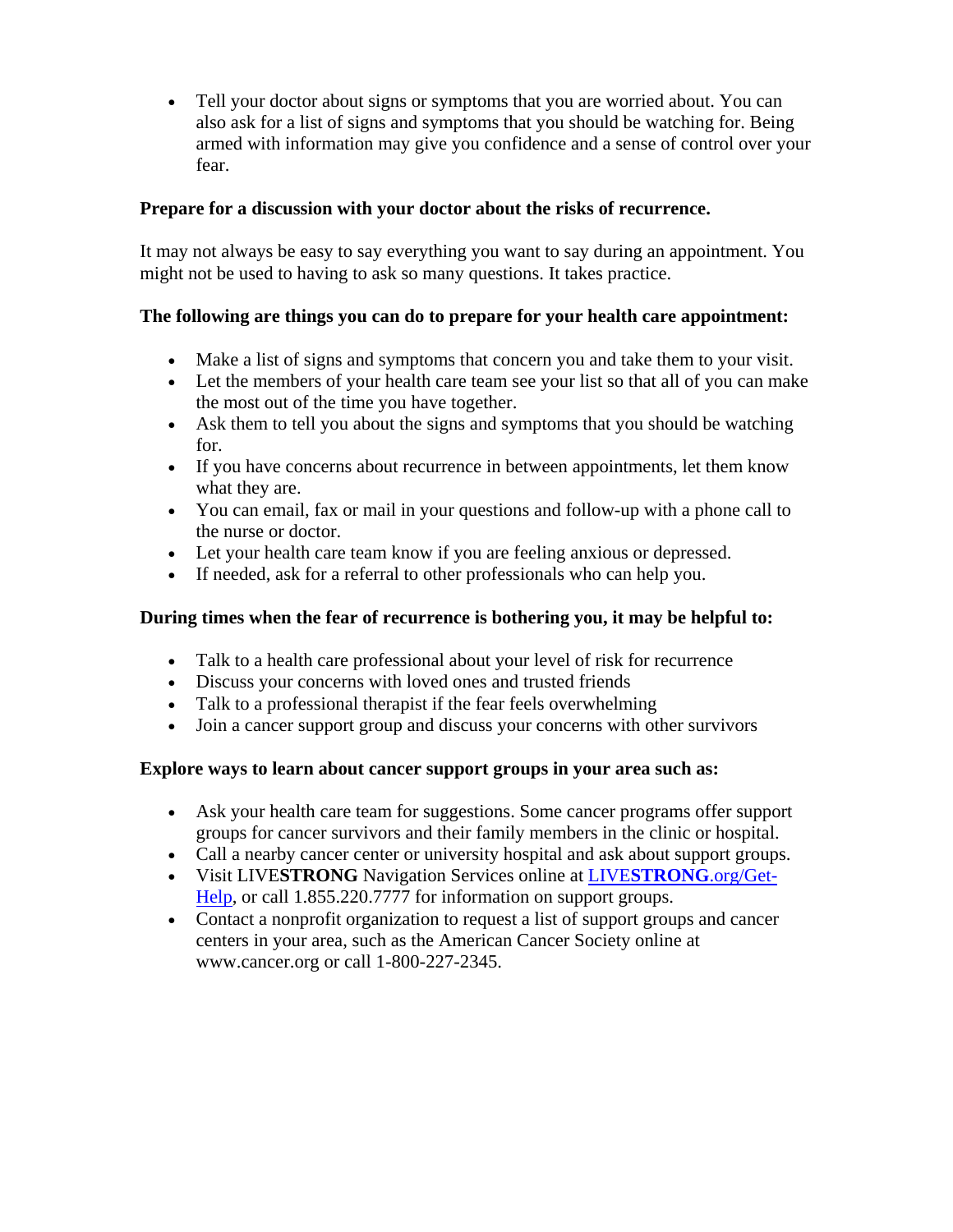#### **Recurrence: Additional Resources**

## LIVE**STRONG Navigation Services**

LIVE**STRONG**[.org/Get-Help](http://www.livestrong.org/Get-Help)

**Online:** Complete an intake form through the LIVE**STRONG** website.

**Phone:** 1.855.220.7777 (English and Spanish)

 Navigators are available for calls Monday through Friday, 9 a.m. to 5 p.m. (Central Time). Voicemail is available after hours.

LIVE**STRONG** offers assistance to anyone affected by cancer, including the person diagnosed, loved ones, caregivers and friends. The program provides information about fertility risks and preservation options, treatment choices, health literacy and matching to clinical trials. Emotional support services, peer-to-peer matching and assistance with financial, employment and insurance issues are also available. To provide these services, LIVE**STRONG** has partnered with several organizations including Imerman Angels, Navigate Cancer Foundation, Patient Advocate Foundation and EmergingMed.

**Cancer Hope Network** 

[www.cancerhopenetwork.org](http://www.cancerhopenetwork.org/)

**Email:** [info@cancerhopenetwork.org](mailto:info@cancerhopenetwork.org) 

**Phone:** 1-877-HOPE NET (1-877-467-3638)

 This number is answered Monday-Friday, from 8:00 a.m. to 5:30 p.m. (EST). Voicemail is available after hours.

Cancer Hope Network is a not-for-profit organization that provides free and confidential one-on-one support to cancer patients and their families. They offer support by matching cancer patients or family members with trained volunteers who have already undergone and recovered from a similar cancer experience. You can submit your request by phone or by email. A volunteer will try to contact you within 24 hours.

#### **U.S. Institutes of Health - National Cancer Institute (NCI)**

[www.cancer.gov](http://www.cancer.gov/) 

|        | Online assistance is available in English or Spanish through the LiveHelp instant<br><b>Online:</b> messaging system. This service is available Monday-Friday, 9:00 a.m. to 11:00<br>p.m.(EST). |
|--------|-------------------------------------------------------------------------------------------------------------------------------------------------------------------------------------------------|
|        | <b>Email:</b> Send an email through the "Need Help?" section of the website                                                                                                                     |
| Phone: | 1-800-422-6237<br>TTY for deaf and hard of hearing callers: 1-800-332-8615<br>Information specialists answer calls Monday-Friday, 9:00 a.m. to 4:30 p.m.<br>local time.                         |